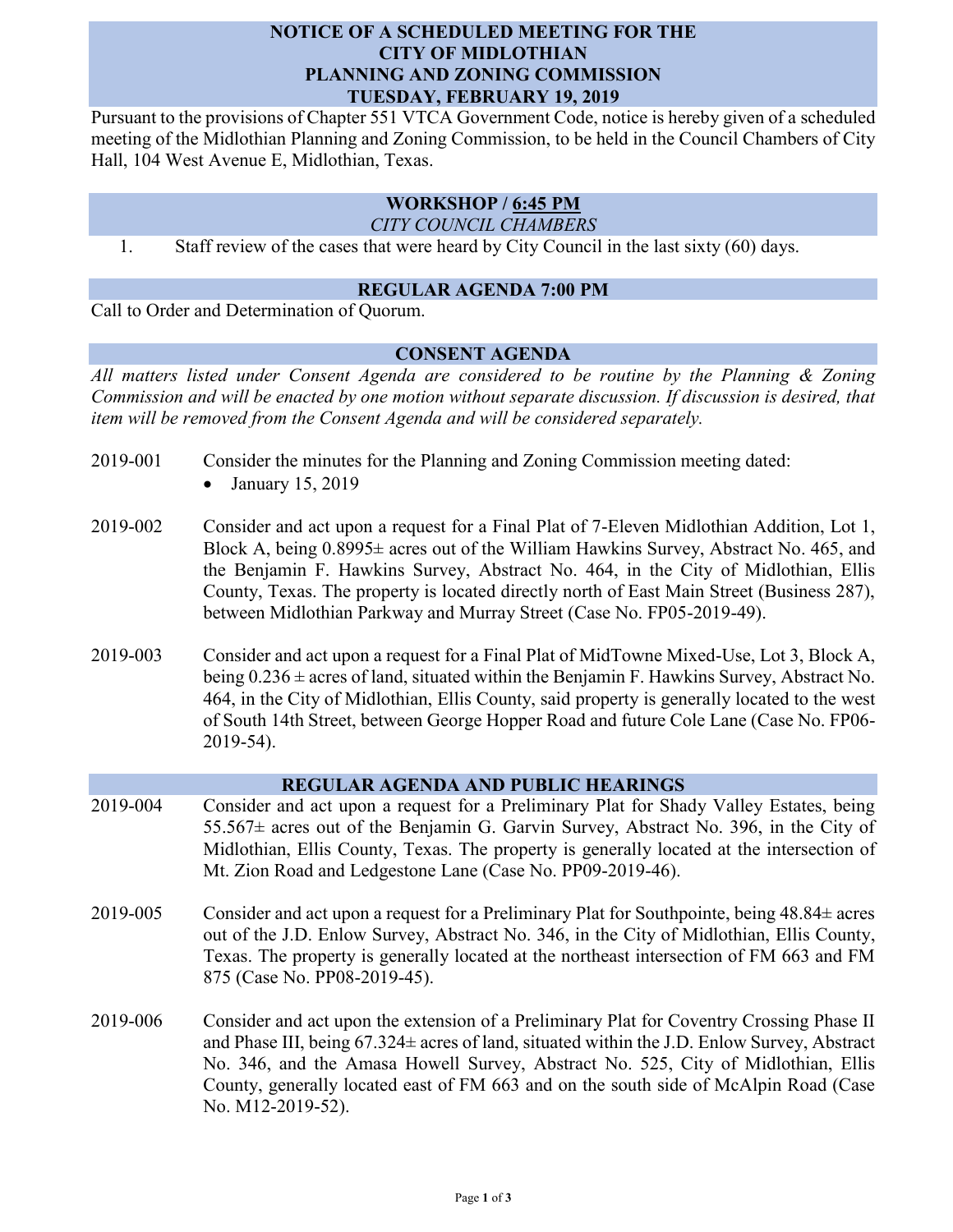- 2019-007 Conduct a public hearing and consider and act upon an ordinance amending and restating the use and development regulations of Planned Development District No. 66 (PD-66) relating to the use and development of  $\pm$  253.127 acres of land, specifically amending the accessory building requirements, being located south of McAlpin Road approximately 950 feet east of Kolter Lane (Z09-2019-53).
- 2019-008 Conduct a public hearing and consider an act upon an ordinance by amending the use and development regulations of Planned Development District No. 86 (PD-86), relating to additional amenities as adopted by Ordinance No. 2016-018 and amended by Ordinance No. 2017-24. Property is generally located 150' west of Branchwood Drive, north of FM 1387 (Z08-2019-44).
- 2019-009 Conduct a public hearing and consider an act upon a request for a Specific Use Permit (SUP) authorizing property currently zoned Commercial (C) District to be used for a restaurant over 1,000 square feet. The property is located at 600 Silken Crossing (Case No. SUP03-2019-40).
- 2019-010 Conduct a public hearing and consider and act upon an ordinance amending the regulations relating to the use and development of  $2.067\pm$  acres out of the Jefferson T. Rawls Survey, Abstract No. 933 and presently located in and zoned as Planned Development District No. 4 (PD-4). The property is generally located directly to the south of West Main Street (Business 287), between U.S HWY 287 and U.S HWY 67. 1900 West Main Street (Case No. Z07-2019-41).
- 2019-011 Conduct a public hearing and consider and act upon an ordinance amending the City of Midlothian Zoning Ordinance by changing the regulations in the footnote for "Body Art Studio" in Section 2.04 "Use Tables", Subsection (G) "Retail and Service Types" (Case No. OZ05-2019-43).
- 2019-012 Conduct a public hearing and consider and act upon an ordinance for a Specific Use Permit (SUP) for a body art studio located within a  $2,400\pm$  square foot portion of a building on Lot 9R-1, Block 2, of Eastgate Industrial Park Phase 3 (commonly known as 860 Dividend Road, Suite 200); presently zoned Medium Industrial (MI) District (Case No. SUP04- 2019-50).
- 2019-013 Conduct a public hearing and consider and act upon an ordinance amending the City of Midlothian Zoning Ordinance, specifically amending Section 3.1101 "District Regulations and Standards", by amending the minimum side yard setback requirement; amending Section 3.5201 "Fence Reference Table" by amending the table for fence requirements; amending Section 3.5403 "Landscaping Requirements for Multifamily Uses (Apartments, Triplex, Fourplex, Townhomes, Etc.)" by amending Subsection a); adding paragraph 3) to Subsection c), and adding Subsection d) related to the minimum landscape requirements for multifamily development; amending Section 3.5501 "Masonry and Other Architectural Standards for Residential Districts" by amending Subsection d) and adding Subsection e) and f) relating to design standards and amenities for multifamily developments; amending Section 3.5604 "Residential Parking Ratios" by amending the minimum spaces required for apartment/multifamily dwellings; and amending Section 3.5802 "Signs Located in Medium Density 2 and Multifamily Districts" by amending Subsection d) relating to the maximum allowed signage (OZ06-2019-56).